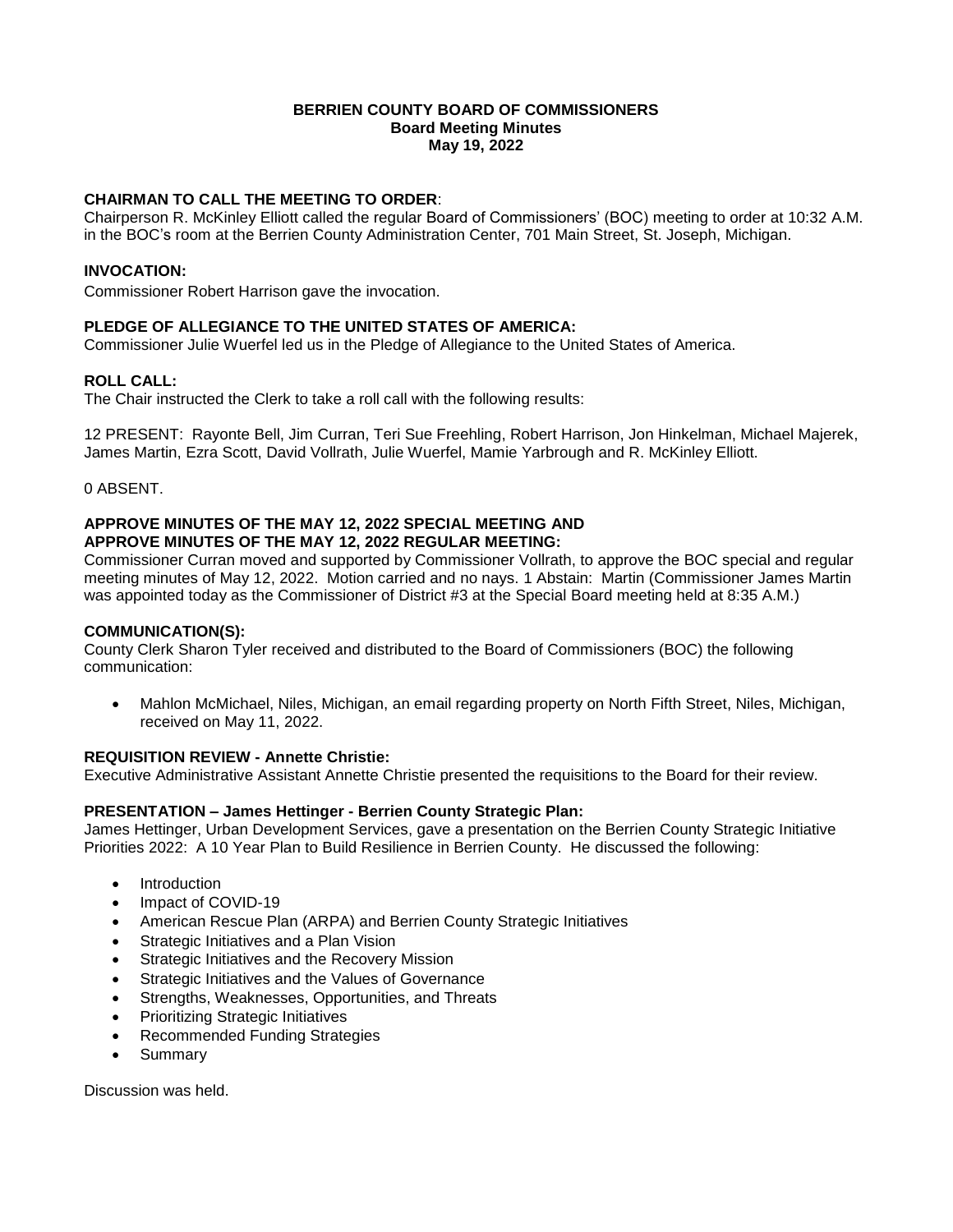**PUBLIC COMMENTS RESOLUTIONS – Public comments at this portion of the meeting must be related to resolutions listed on today's agenda only. Those speaking during public comments may do so no longer than two minutes and shall identify themselves by name and city, township, or village. (Article III, 3.9B-C). The public should refer to the resolution # that they are commenting on as a part of their comments:**  None.

# **CONSENT CALENDAR:**

Commissioner Vollrath moved and supported by Commissioner Scott, to approve today's Consent Calendar as presented:

| Description                                        |
|----------------------------------------------------|
| <b>Monthly Per Diems</b>                           |
| Weekly bills & Road payables                       |
| Weekly requisitions                                |
| Dirt on Weed King Media Contract Health Department |
| Fair Food Network Double Up Food Bucks             |
| 2022 Marine Safety Grant Agreement                 |
| <b>FLOCK Safety Agreement</b>                      |
| <b>Contract for Foreclosure Process</b>            |
| Approve Tax Rates for Equalization                 |
| Additional approval needed for Blue Ridge Path     |
|                                                    |

The Chair instructed the Clerk to call the roll with the following results:

12 YEAS: Curran, Freehling, Harrison, Hinkelman, Majerek, Martin, Scott, Vollrath, Wuerfel, Yarbrough, Bell and Elliott.

Motion carried, no nays.

#### **ADDED RESOLUTION(S):**

| Resolutions # | Description                |
|---------------|----------------------------|
| B22051169     | <b>Honorary Resolution</b> |

Chairperson Elliot spoke about Sheriff Forrest "Nick" Jewell and read the following Honorary Resolution #B22051169:

*WHEREAS, Forrest (Nick) Jewell was born on June 23, 1929 in Berrien County; and* 

*WHEREAS, he graduated from Benton Harbor High School, attended college, and served two years in the military before beginning a life in law enforcement; and* 

*WHEREAS, he worked for 12 years in the Berrien County Sheriff's Office, eight of those years as a command officer, before defeating the incumbent Sheriff and becoming the Berrien County Sheriff on January 1, 1969; and*

*WHEREAS, on the campaign trail, Jewell said that he aimed to open a sub-station on the South end of the County, re-establish the junior deputy program, secure a lie detector for the department, add a Chief to the Detective Division, work to prevent the loss of officers to the private sector, and arrange for extended training for all of his officers; and* 

*WHEREAS, Sheriff Jewell accomplished that and then some – adding a narcotics lab, crime lab, bomb squad, and a greatly improved communications system to the department; and* 

*WHEREAS, an outstanding law enforcement officer, Sheriff Jewell remained in office until he retired November 1, 1991 after 23 years as Sheriff and 36 years overall in the field; and* 

*WHEREAS, beyond the badge, he was a dedicated family man, dedicated to his Church, and dedicated to his community; and*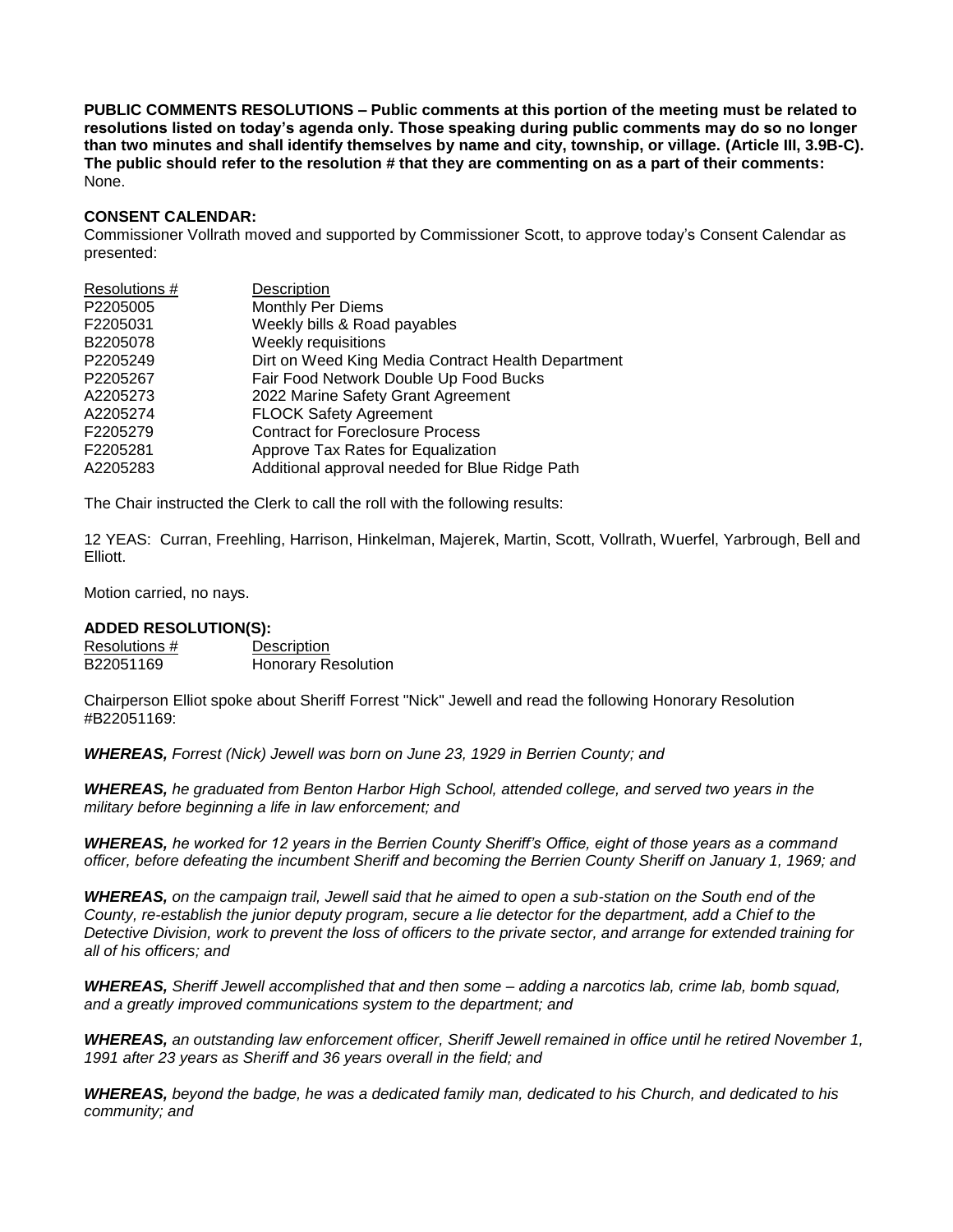*WHEREAS, at the age of 92, the man who will forever be known as Sheriff Jewell, passed away over the*  weekend, leaving behind a legacy that will live on in his family and the law enforcement community forever.

*NOW, THEREFORE, BE IT HEREBY RESOLVED that the Berrien County Board of Commissioners remembers and honors Sheriff Forrest (Nick) Jewell for being a true asset to the citizens of Berrien County and sends their condolences to his family during their time of grief.* 

*BE IT FURTHER RESOLVED that Sheriff Jewell's life, actions, and contributions reflect most favorably upon himself, his family, the Berrien County Sheriff's Office, the County of Berrien, the State of Michigan, and the United States of America.* 

### *RESPECTFULLY, BERRIEN COUNTY BOARD OF COMMISSIONERS*

#### **Motion:**

Chairperson Elliott moved and supported by Commissioner Yarbrough, to approve the Honorary Resolution #B22051169.

The Chair instructed the Clerk to call the roll with the following results:

12 YEAS: Freehling, Harrison, Hinkelman, Majerek, Martin, Scott, Vollrath, Wuerfel, Yarbrough, Bell, Curran and Elliott.

Motion carried, no nays.

### **COMMITTEE REPORT(S) – Administration, Finance, and Personnel & Human Services Committees:**

The Administration, Finance, and Personnel & Human Services Committees presented their Committee Reports. Discussion was held. Parent Committee minutes are available at [www.berriencounty.org.](http://www.berriencounty.org/)

Commissioner Curran welcomed and introduced Ashley Herr the new Animal Control Shelter Manager.

# **COMMISSIONER REPORT(S):**

The Commissioners presented their outside committee reports.

Commissioner Scott requested updates on the lead water and the water filter distribution in Benton Harbor from the Health Department.

#### **ADMINISTRATOR REPORT:**

Administrator Brian Dissette gave his Administrator's Report.

# **GENERAL PUBLIC COMMENTS - Those speaking during public comments may do so no longer than two minutes and shall identify themselves by name and city, township, or village. (Article III, 3.9B-C):**

Nancy Mazzucco, Coloma Township, spoke about a state statue regarding road departments in the removal of trees.

Nancy Pedde, Lakeland Spectrum Hospital – United Through Motherhood initiative and spoke about a diaper drive and a community read.

Annie Brown, South Haven, introduced herself as a candidate for State Representative, District 38.

### **OTHER BUSINESS:** None.

#### **ANNOUNCEMENTS/REMINDERS:**

Chairperson Elliott stated the following announcement is on today's Agenda: